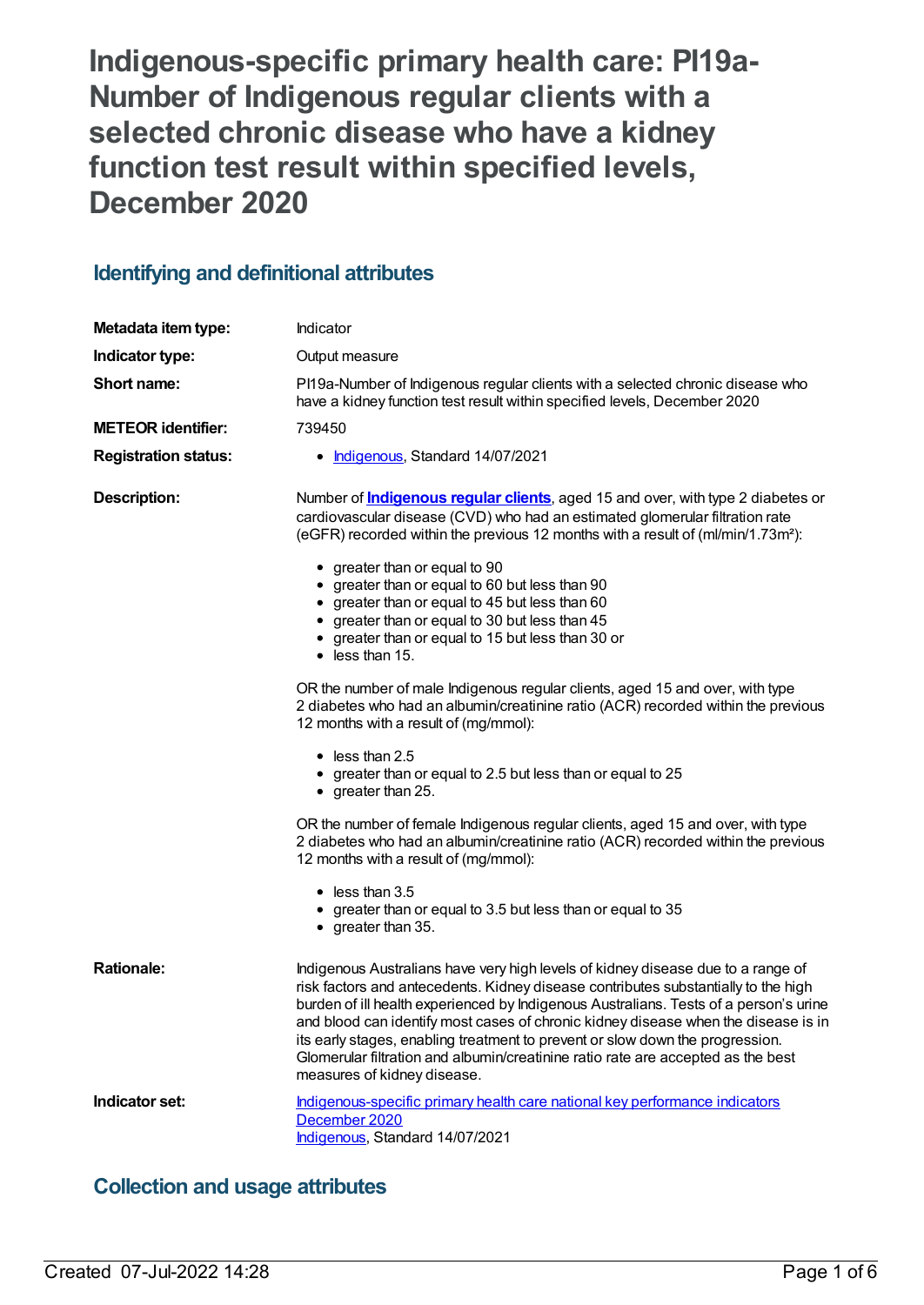| Population group age<br>from:   | 15 years and over.                                                                                                                                                                                                                                                  |
|---------------------------------|---------------------------------------------------------------------------------------------------------------------------------------------------------------------------------------------------------------------------------------------------------------------|
| <b>Computation description:</b> | Count of <b>Indigenous regular clients</b> , aged 15 and over, with type 2 diabetes or<br>CVD who had an eGFR recorded within the previous 12 months with a result of<br>(ml/min/1.73m <sup>2</sup> ):                                                              |
|                                 | • greater than or equal to 90<br>• greater than or equal to 60 but less than 90<br>• greater than or equal to 45 but less than 60<br>• greater than or equal to 30 but less than 45<br>• greater than or equal to 15 but less than 30 or<br>$\bullet$ less than 15. |
|                                 | OR the count of male Indigenous regular clients aged 15 and over with type 2<br>diabetes who had an albumin/creatinine ratio (ACR) recorded within the previous<br>12 months with a result of (mg/mmol):                                                            |
|                                 | $\bullet$ less than 2.5<br>• greater than or equal to 2.5 but less than or equal to 25<br>$\bullet$ greater than 25.                                                                                                                                                |
|                                 | OR the count of female Indigenous regular clients aged 15 and over with type 2<br>diabetes who had an albumin/creatinine ratio (ACR) recorded within the previous<br>12 months with a result of (mg/mmol):                                                          |
|                                 | $\bullet$ less than 3.5<br>• greater than or equal to 3.5 but less than or equal to 35<br>$\bullet$ greater than 35.                                                                                                                                                |
|                                 | Presented as a number.                                                                                                                                                                                                                                              |
| <b>Computation:</b>             | Numerator only                                                                                                                                                                                                                                                      |
| <b>Numerator:</b>               | Calculation A: Number of Indigenous regular clients aged 15 and over with type 2<br>diabetes who had an eGFR recorded within the previous 12 months with a result of<br>greater than or equal to 90.                                                                |
|                                 | Calculation B: Number of Indigenous regular clients aged 15 and over with type 2<br>diabetes who had an eGFR recorded within the previous 12 months with a result of<br>greater than or equal to 60 but less than 90.                                               |
|                                 | Calculation C: Number of Indigenous regular clients aged 15 and over with type 2<br>diabetes who had an eGFR recorded within the previous 12 months with a result of<br>greater than or equal to 45 but less than 60.                                               |
|                                 | Calculation D: Number of Indigenous regular clients aged 15 and over with type 2<br>diabetes who had an eGFR recorded within the previous 12 months with a result of<br>greater than or equal to 30 but less than 45.                                               |
|                                 | Calculation E: Number of Indigenous regular clients aged 15 and over with type 2<br>diabetes who had an eGFR recorded within the previous 12 months with a result of<br>greater than or equal to 15 but less than 30.                                               |
|                                 | Calculation F: Number of Indigenous regular clients aged 15 and over with type 2<br>diabetes who had an eGFR recorded within the previous 12 months with a result<br>of less than 15.                                                                               |
|                                 | Calculation G: Number of Indigenous regular clients aged 15 and over with CVD<br>who had an eGFR recorded within the previous 12 months with a result of greater<br>than or equal to 90.                                                                            |
|                                 | Calculation H: Number of Indigenous regular clients aged 15 and over with CVD<br>who had an eGFR recorded within the previous 12 months with a result of greater<br>than or equal to 60 but less than 90.                                                           |
|                                 | Calculation I: Number of Indigenous regular clients aged 15 and over with CVD who<br>had an eGFR recorded within the previous 12 months with a result of greater than<br>or equal to 45 but less than 60.                                                           |

Calculation J: Number of Indigenous regular clients aged 15 and over with CVD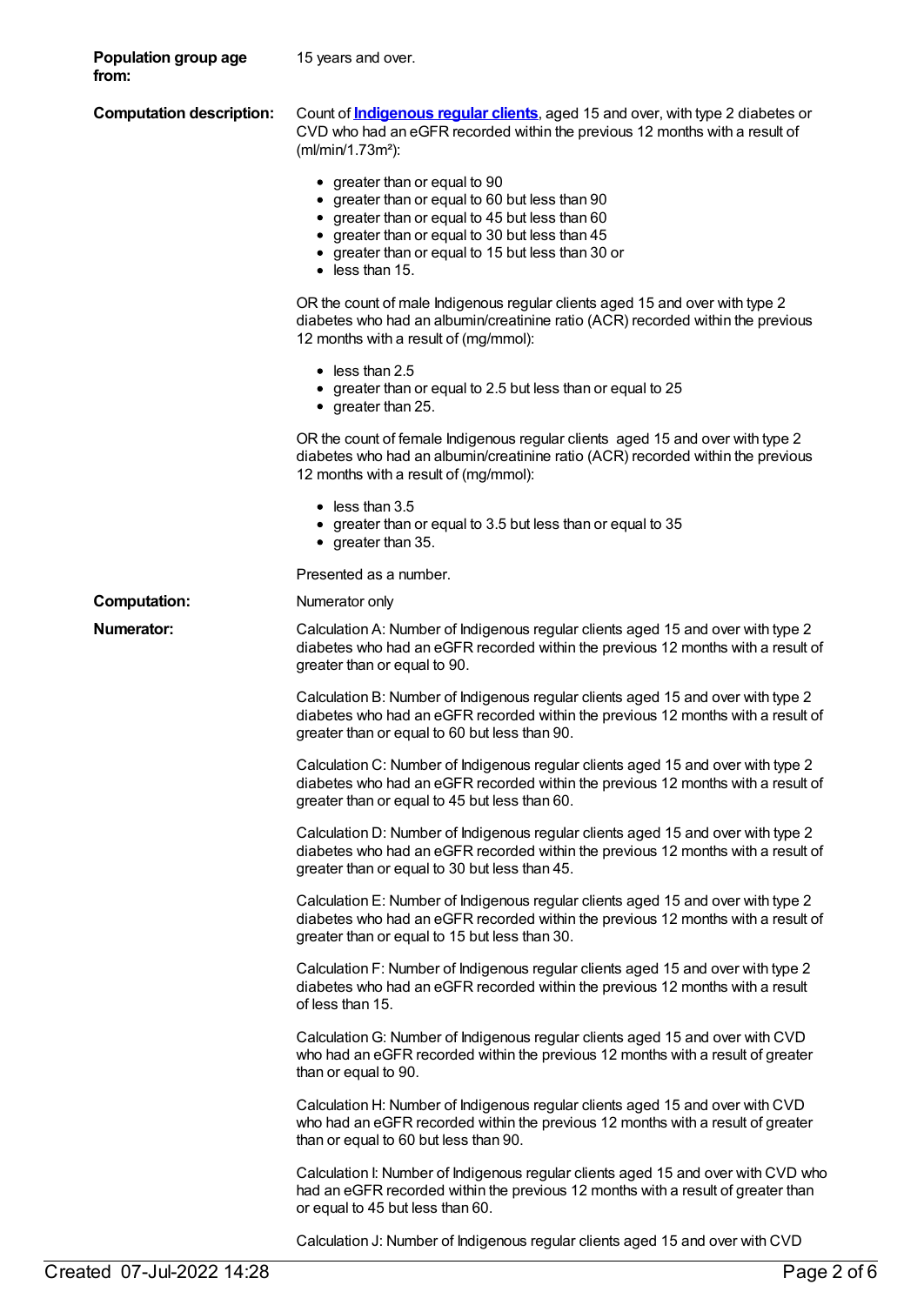|                                 | who had an eGFR recorded within the previous 12 months with a result of greater<br>than or equal to 30 but less than 45.                                                                                                                 |
|---------------------------------|------------------------------------------------------------------------------------------------------------------------------------------------------------------------------------------------------------------------------------------|
|                                 | Calculation K: Number of Indigenous regular clients aged 15 and over with CVD<br>who had an eGFR recorded within the previous 12 months with a result of greater<br>than or equal to 15 but less than 30.                                |
|                                 | Calculation L: Number of Indigenous regular clients aged 15 and over with CVD<br>who had an eGFR recorded within the previous 12 months with a result of less than<br>15.                                                                |
|                                 | Calculation M: Number of male Indigenous regular clients aged 15 and over with<br>type 2 diabetes who had an ACR recorded within the previous 12 months with a<br>result of less than 2.5.                                               |
|                                 | Calculation N: Number of male Indigenous regular clients aged 15 and over with<br>type 2 diabetes who had an ACR recorded within the previous 12 months with a<br>result of greater than or equal to 2.5 but less than or equal to 25.   |
|                                 | Calculation O: Number of male Indigenous regular clients aged 15 and over with<br>type 2 diabetes who had an ACR recorded within the previous 12 months with a<br>result of greater than 25.                                             |
|                                 | Calculation P: Number of female Indigenous regular clients aged 15 and over with<br>type 2 diabetes who had an ACR recorded within the previous 12 months with a<br>result of less than 3.5.                                             |
|                                 | Calculation Q: Number of female Indigenous regular clients aged 15 and over with<br>type 2 diabetes who had an ACR recorded within the previous 12 months with a<br>result of greater than or equal to 3.5 but less than or equal to 35. |
| <b>Numerator data elements:</b> | Calculation R: Number of female Indigenous regular clients aged 15 and over with<br>type 2 diabetes who had an ACR recorded within the previous 12 months with a<br>result of greater than 35.<br>Data Element / Data Set-               |
|                                 |                                                                                                                                                                                                                                          |
|                                 | Person-diabetes mellitus status, code NN                                                                                                                                                                                                 |
|                                 | Data Source                                                                                                                                                                                                                              |
|                                 | Indigenous-specific primary health care national Key Performance Indicators<br>(nKPI) data collection                                                                                                                                    |
|                                 | NMDS / DSS                                                                                                                                                                                                                               |
|                                 | Indigenous-specific primary health care NBEDS December 2020                                                                                                                                                                              |
|                                 | Guide for use                                                                                                                                                                                                                            |
|                                 | Type 2 diabetes only.                                                                                                                                                                                                                    |
|                                 | Data Element / Data Set-                                                                                                                                                                                                                 |
|                                 |                                                                                                                                                                                                                                          |
|                                 | Person-age, total years N[NN]                                                                                                                                                                                                            |
|                                 | Data Source                                                                                                                                                                                                                              |
|                                 | Indigenous-specific primary health care national Key Performance Indicators<br>(nKPI) data collection                                                                                                                                    |
|                                 | NMDS / DSS                                                                                                                                                                                                                               |
|                                 | Indigenous-specific primary health care NBEDS December 2020                                                                                                                                                                              |
|                                 | Guide for use                                                                                                                                                                                                                            |
|                                 | Aged 15 and over only.                                                                                                                                                                                                                   |
|                                 | Data Element / Data Set-                                                                                                                                                                                                                 |
|                                 | Person-cardiovascular disease recorded indicator, yes/no code N                                                                                                                                                                          |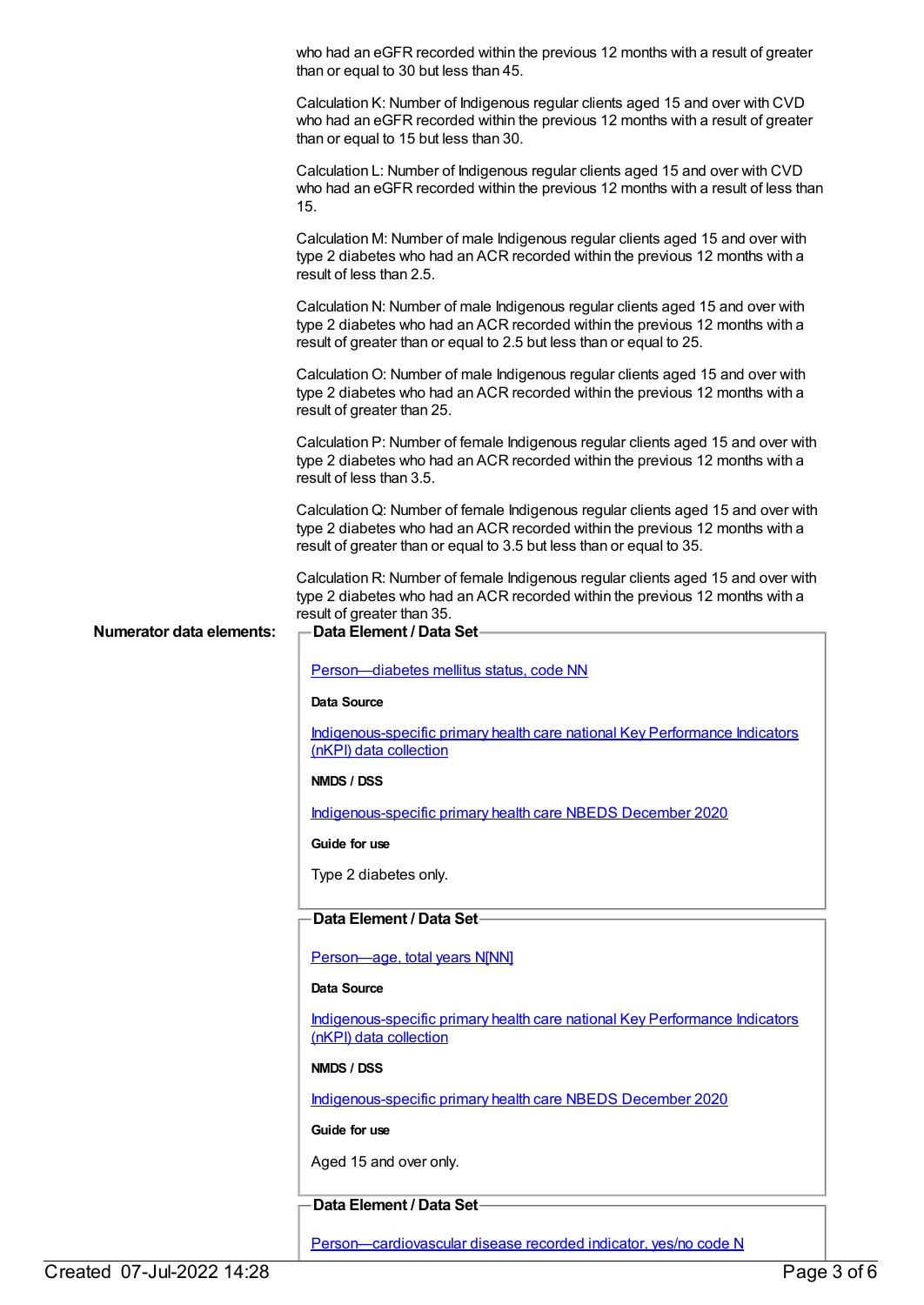### **Data Source**

[Indigenous-specific](https://meteor.aihw.gov.au/content/737914) primary health care national Key Performance Indicators (nKPI) data collection

**NMDS / DSS**

[Indigenous-specific](https://meteor.aihw.gov.au/content/738532) primary health care NBEDS December 2020

## **Data Element / Data Set**

[Person—estimated](https://meteor.aihw.gov.au/content/503010) glomerular filtration rate (eGFR) result, code N[A]

#### **Data Source**

[Indigenous-specific](https://meteor.aihw.gov.au/content/737914) primary health care national Key Performance Indicators (nKPI) data collection

## **NMDS / DSS**

[Indigenous-specific](https://meteor.aihw.gov.au/content/738532) primary health care NBEDS December 2020

## **Guide for use**

For the purposes of this indicator, categories 1 (eGFR greater than or equal to 90) and 2 (eGFR greater than or equal to 60 but less than 90) of this data element are often combined into a single category analysis, i.e. eGFR greater than or equal to 60.

## **Data Element / Data Set**

[Person—Indigenous](https://meteor.aihw.gov.au/content/602543) status, code N

## **Data Source**

[Indigenous-specific](https://meteor.aihw.gov.au/content/737914) primary health care national Key Performance Indicators (nKPI) data collection

## **NMDS / DSS**

[Indigenous-specific](https://meteor.aihw.gov.au/content/738532) primary health care NBEDS December 2020

**Guide for use**

Indigenous only.

## **Data Element / Data Set**

Person-sex, code X

#### **Data Source**

[Indigenous-specific](https://meteor.aihw.gov.au/content/737914) primary health care national Key Performance Indicators (nKPI) data collection

## **NMDS / DSS**

[Indigenous-specific](https://meteor.aihw.gov.au/content/738532) primary health care NBEDS December 2020

## **Data Element / Data Set**

[Person—regular](https://meteor.aihw.gov.au/content/686291) client indicator, yes/no code N

#### **Data Source**

[Indigenous-specific](https://meteor.aihw.gov.au/content/737914) primary health care national Key Performance Indicators (nKPI) data collection

## **NMDS / DSS**

[Indigenous-specific](https://meteor.aihw.gov.au/content/738532) primary health care NBEDS December 2020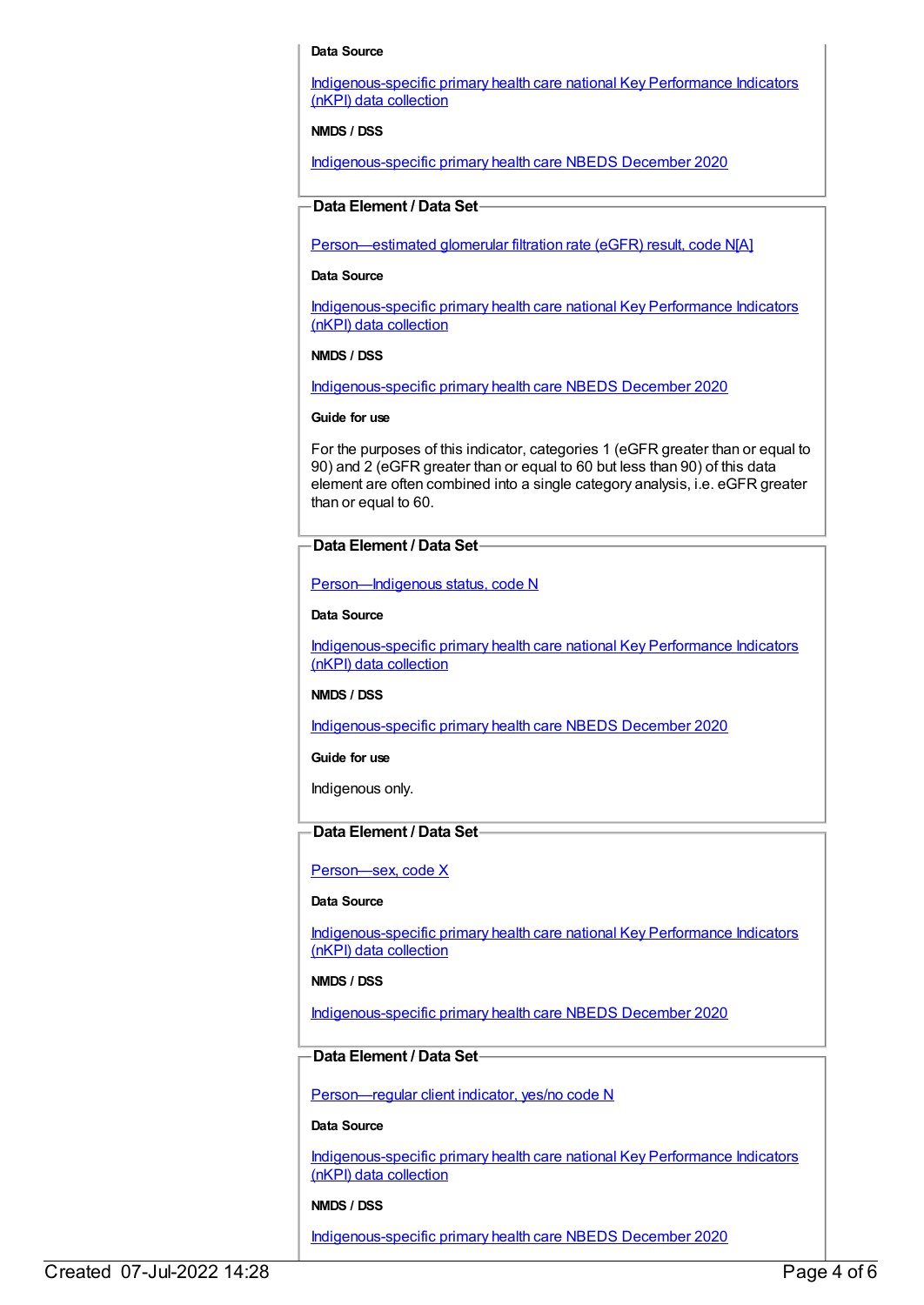|                                         | Guide for use                                                                                                                    |
|-----------------------------------------|----------------------------------------------------------------------------------------------------------------------------------|
|                                         | Regular clients only.                                                                                                            |
|                                         | Data Element / Data Set-                                                                                                         |
|                                         | Person-albumin/creatinine ratio (ACR) result, code N                                                                             |
|                                         | <b>Data Source</b>                                                                                                               |
|                                         | Indigenous-specific primary health care national Key Performance Indicators<br>(nKPI) data collection                            |
|                                         | NMDS / DSS                                                                                                                       |
|                                         | Indigenous-specific primary health care NBEDS December 2020                                                                      |
| Disaggregation:                         | 1. Sex:<br>a) Male<br>b) Female.                                                                                                 |
|                                         | 2. Age group:<br>a) 15-24 years<br>b) 25-34 years<br>c) 35-44 years<br>d) 45-54 years<br>e) 55-64 years<br>f) 65 years and over. |
| <b>Disaggregation data</b><br>elements: | Data Element / Data Set-                                                                                                         |
|                                         | Person-age, total years N[NN]                                                                                                    |
|                                         | <b>Data Source</b>                                                                                                               |
|                                         | Indigenous-specific primary health care national Key Performance Indicators<br>(nKPI) data collection                            |
|                                         | NMDS / DSS                                                                                                                       |
|                                         | Indigenous-specific primary health care NBEDS December 2020                                                                      |
|                                         | Guide for use                                                                                                                    |
|                                         | Aged 15 and over only.                                                                                                           |
|                                         | Data Element / Data Set-                                                                                                         |
|                                         | Person-sex, code X                                                                                                               |
|                                         | Data Source                                                                                                                      |
|                                         | Indigenous-specific primary health care national Key Performance Indicators<br>(nKPI) data collection                            |
|                                         | NMDS / DSS                                                                                                                       |
|                                         | Indigenous-specific primary health care NBEDS December 2020                                                                      |
| <b>Comments:</b>                        | Census date for reporting is 31 December 2020.                                                                                   |
| <b>Representational attributes</b>      |                                                                                                                                  |
|                                         |                                                                                                                                  |

| <b>Representation class:</b> | Count  |             |
|------------------------------|--------|-------------|
| Data type:                   | Real   |             |
| Unit of measure:             | Person |             |
| Format:                      | NIN(6) |             |
| Created 07-Jul-2022 14:28    |        | Page 5 of 6 |